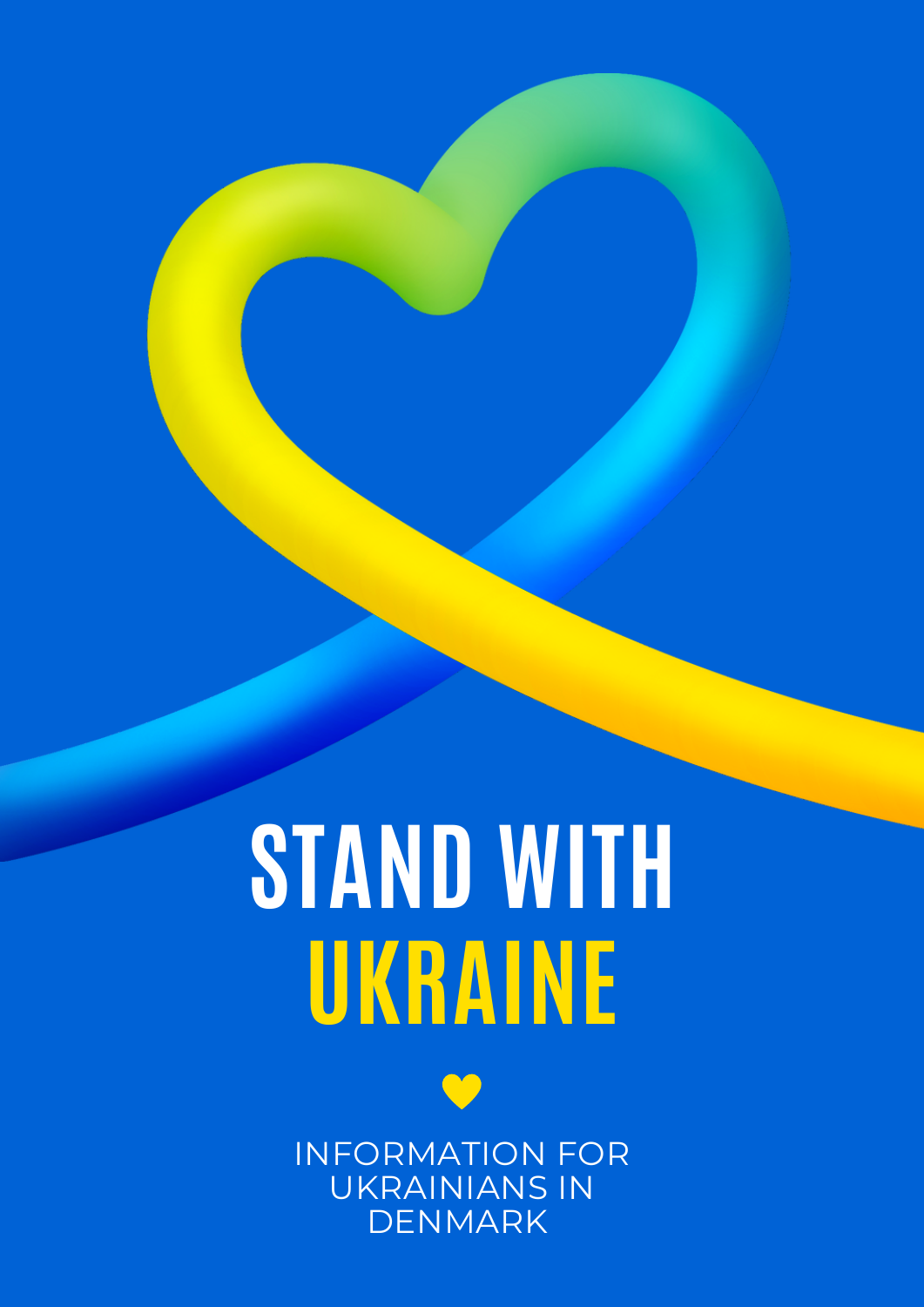Dear reader. You might be reading this because you arrived to Denmark, or are on your way. We know that this is not what you planned, and that you might be confused and worried. We want you to know, that all of Denmark is working hard to find the best solutions for Ukrainians, and all Danes are welcoming you with open arms. We collected a bit of information for you, that might be helpful.

## When arriving in Denmark

Tourist: When coming to Denmark with a Ukrainian passport, you can stay in Denmark as a tourist for 90 days. If you do this, you will have to find housing etc. on your own. You will not have acess to the jobmarket or financial support.

Asylum: Refugees can apply for asylum in Denmark. This can be done by contacting the police, Ministry of Foreign Affairs or (Asylum)Center Sandholm. When you ' re granted asylum, you can live and work in Denmark and use the Danish welfare. Danish Refugee Council offers free of charge asylum-counseling via phone: +45 3373 5000 or e-mail: [advice@drc.org.](mailto:advice@drc.org)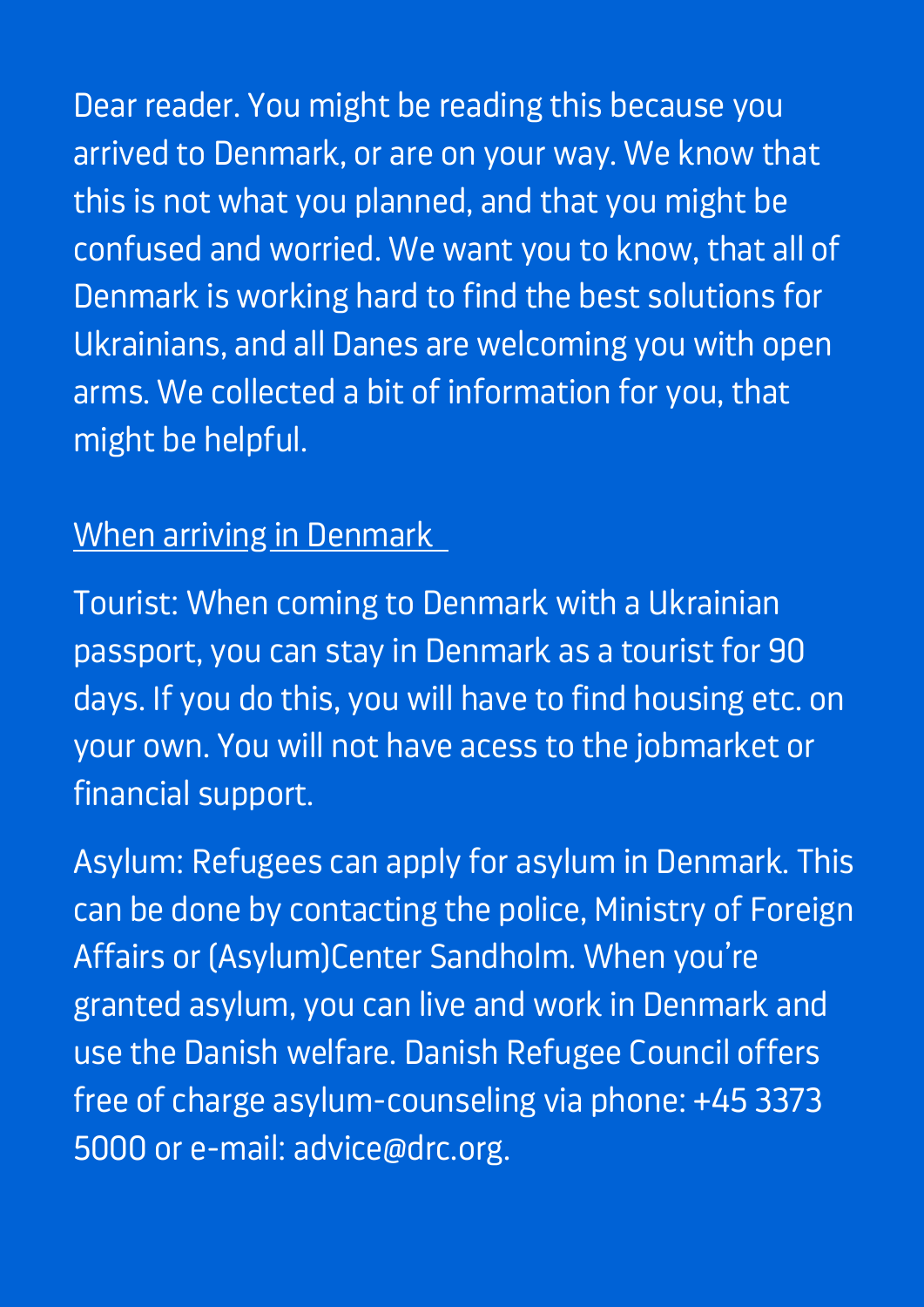Special law: A special law for Ukrainin refugees is being

processed in the Danish Parliament. This law will give Ukrainians a residence permit, so they can live and work here, and use the Danish welfare. The law is expected to enter into force the middle of March 2022. It is not known yet, whether people who already applied for asylum, are able to use this law. We therefore advise you, if you are able to stay as a tourist, to wait with your application until the law has entered into force. Housing: If you need a place to stay, you can contact the

municipality.

Some municipalities handle the contact between citizens (who can house refugees) and refugees. You should therefore ask the municipality you're in. Some municipalities do not have the resources. You can instead find private housing via Facebook groups such as:

Ukrainian refugees in Denmark Ukrainian refugees in Denmark | [Facebook](https://www.facebook.com/groups/235125798746715)

Ukrainians in Denmark [Українці](https://www.facebook.com/groups/473643156627982) в Данії - Ukrainians in Denmark | Facebook

[Venligboerne](https://www.facebook.com/groups/279450232179137) København og omegn Venligboerne København & omegn | Facebook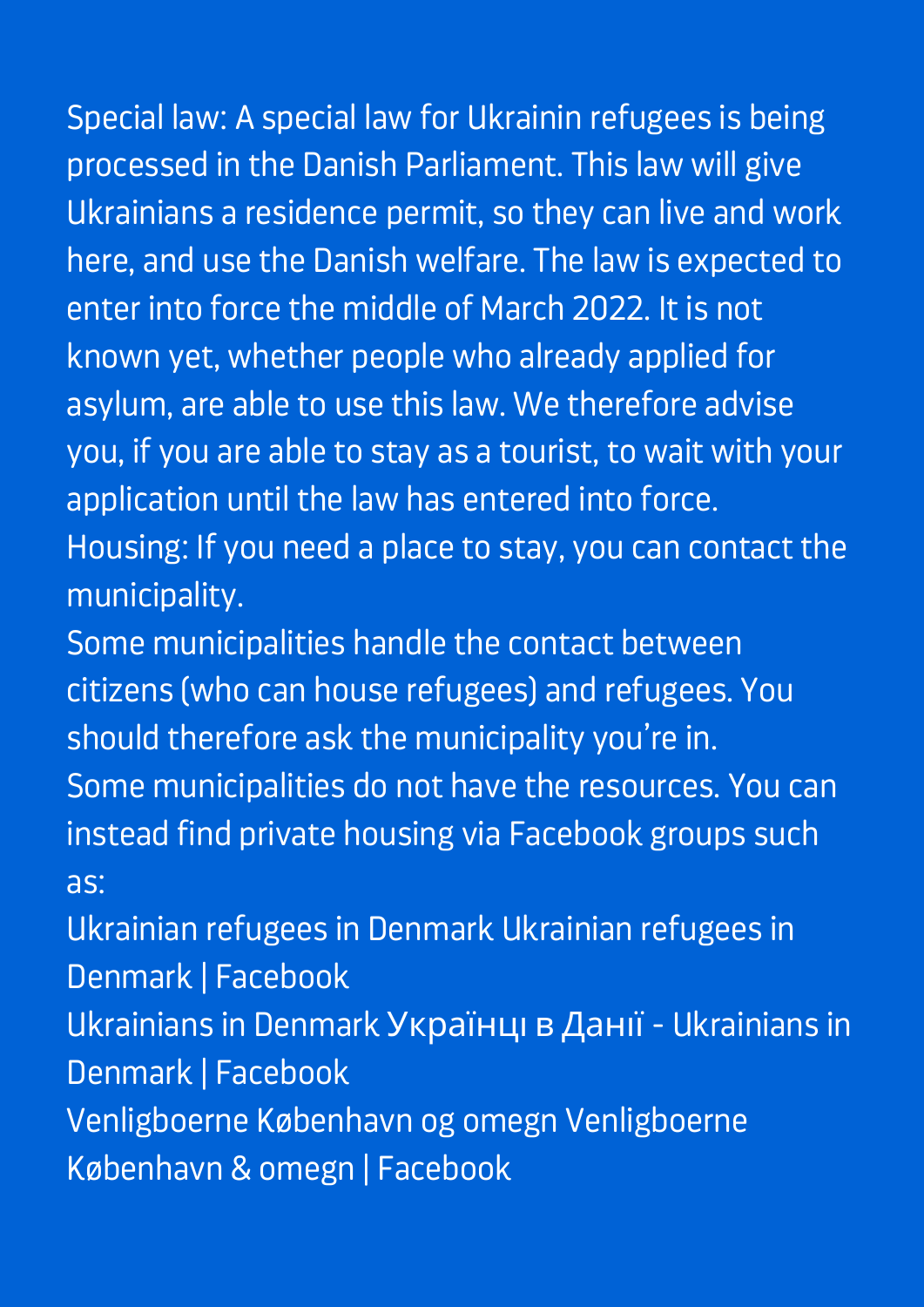You can also find initiatives in the city you're in via internetsearch. Most cities/municipalities also have Facebookgroups, you can search for. In these groups Danish citizens will also typically post what they have to offer. You can also search on AirBnB. Refugees from ukraine with urgent need of housing in Copenhagen can contact or go to: Welcome House/Ottiliahus Ottiliavej 1-3 2500 Valby Everyday 8am-9pm Phone: +45 51 63 70 30

#### Medical offers

Emergency: In the event of illness, physical or mental, call the medical helpline on phonenumber 1813. In case of emergency call emergency telephone 112.

Covid-19 vaccince: The North Denmark Region and Central Denmark Region offers free vaccines for Ukrainian refugees, when they have stayed in Denmark for more than 14 days, and are planning on staying longer than 30 days. Sign up here: [Vaccination](https://www.rm.dk/om-os/aktuelt/corona/vaccination-mod-covid-19/vaccination-uden-cpr-nummer/?fbclid=IwAR3ypHnjYq6AJd82mPYv-xw9AmWENfp57SNTMmznQWfHLv2ed639yINxIkg) without a civil registration number (CPR number) - Region Midtjylland (rm.dk) Read more in ukrainian here: Зробіть [щеплення](https://www.sst.dk/-/media/Udgivelser/2021/Corona/Vaccination/Oversaettelser/Dec-2021-Bliv-vaccineret-mod-COVID-19_UA.ashx?fbclid=IwAR0VrWUipQLY4vgAj0vRZStj3QnAHxDW_0TnwLs2Kqt2xi_ByPrbf1TlDDk) від COVID-19 (sst.dk)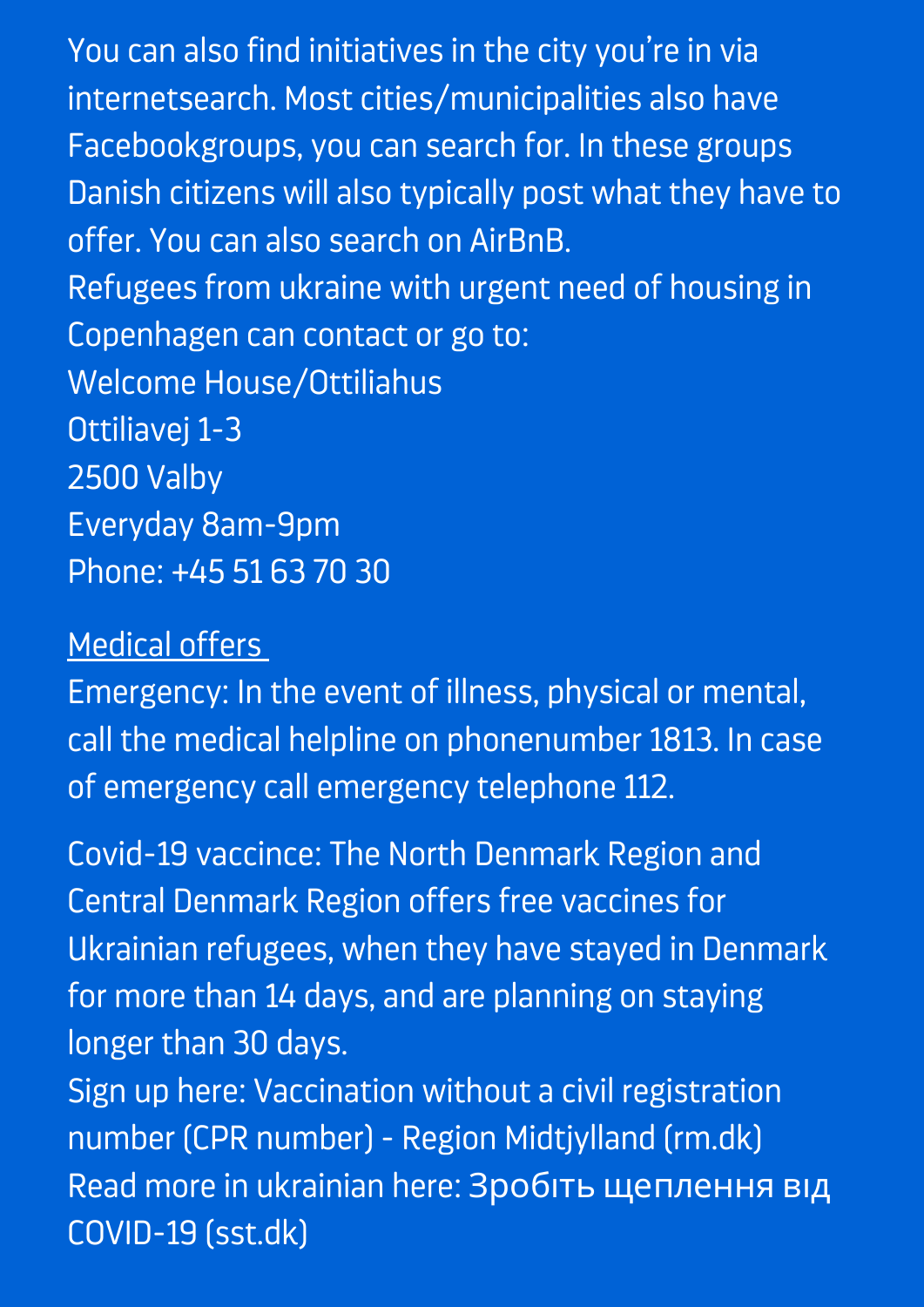Emergency physcological help: Ukrainians in The North Denmark Region who needs phsycological help can contact this hotline: +45 97 64 37 00. Region [Nordjylland](https://rn.dk/) (rn.dk)

In the Capital Region of Denmark you can recieve free of charge counseling and information regarding mental health services via phonenumber: +45 3864 1300.

Caritas: Cariras Denmark is the Catholic Chrurch humanitarian organisation. Caritas has a clinic in Copenhagen that offers basic medical help for free. Contact number: +45 31 39 38 18 00. See more here: Caritas Klinikken - Caritas [Danmark.](https://caritas.dk/klinik/)

### Special rules for Ukrainian refugees

Transportation: Most Danish public transportation is free of charge for Ukrainians, by showing Ukrainian passport. This includes Metro, DSB trains, Movia busses, as well as Scandlines ferries between Rostock and Puttgarden in Germany to Gedser and Rødby in Denmark. Ukraininan license plates can also use Øresundsbroen (bridge between Denmark and Sweden) free of charge. In Germany, Ukrainian refugees can also use Deutsche

Bahn ' s trains free of charge.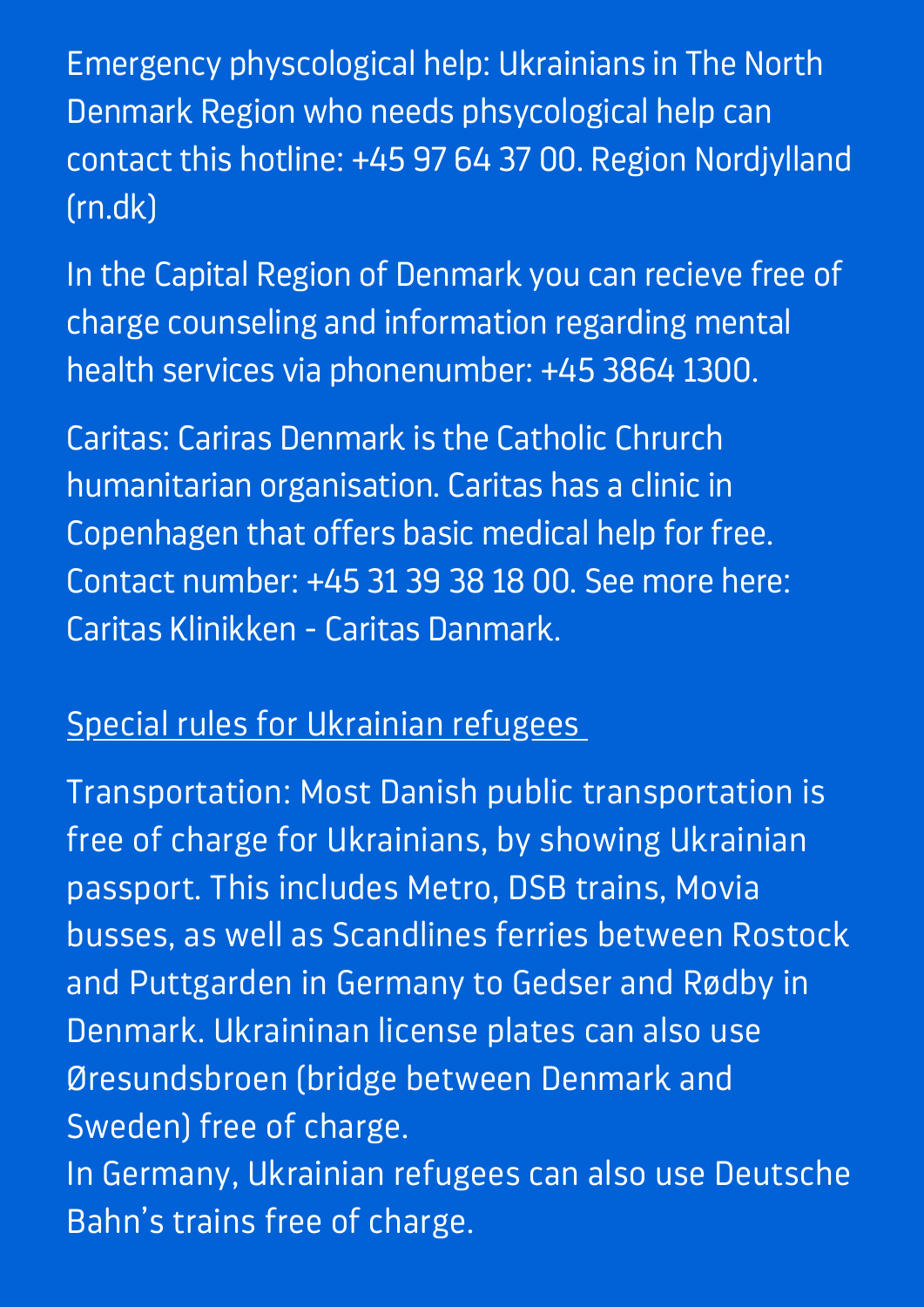Pets: If Ukrainians travel with their pet to Denmark (and the rest of EU), the animal does not need to meet usual requirements. If it doens 't, it will need to isolate in Denmark.

The requirements are:

- Microchip

- Rabies vaccinated with a vaccine that meets the requirements of Annex III of Regulation 2013/576, when the animal was at least 12 weeks old.

- At least 30 days after a complete rabies vaccination and at least 3 months before leaving Ukraine, it has undergone an antibody titration test which has been analyzed in an EU approved laboratory and showed a result of at least 0.5 IU / ml.

If you bring your pet with you, please fill this form [INFORMATION\\_CONCERNING\\_MY\\_PET\\_ANIMAL.pdf](https://www.foedevarestyrelsen.dk/english/ImportExport/Travelling_with_pet_animals/Documents/INFORMATION_CONCERNING_MY_PET_ANIMAL.pdf) (foedevarestyrelsen.dk) and send it to The Danish Food Admninistration on email@fvst.dk. Read more in this link: Pets and the situation in Ukraine [\(foedevarestyrelsen.dk\).](https://www.foedevarestyrelsen.dk/english/ImportExport/Travelling_with_pet_animals/Pages/Pets-and-the-situation-in-Ukraine.aspx)

VetGruppen (Danish vet clinics) offers health-check, microchipping and rabies-vaccinations free of charge to ukrainian pets. [VetGruppen](https://vetgruppen.dk/stoette-til-ukrainske-kaeledyr/) støtter ukrainkse flytgninge og deres kæledyr. Phone: +45 70 87 96 10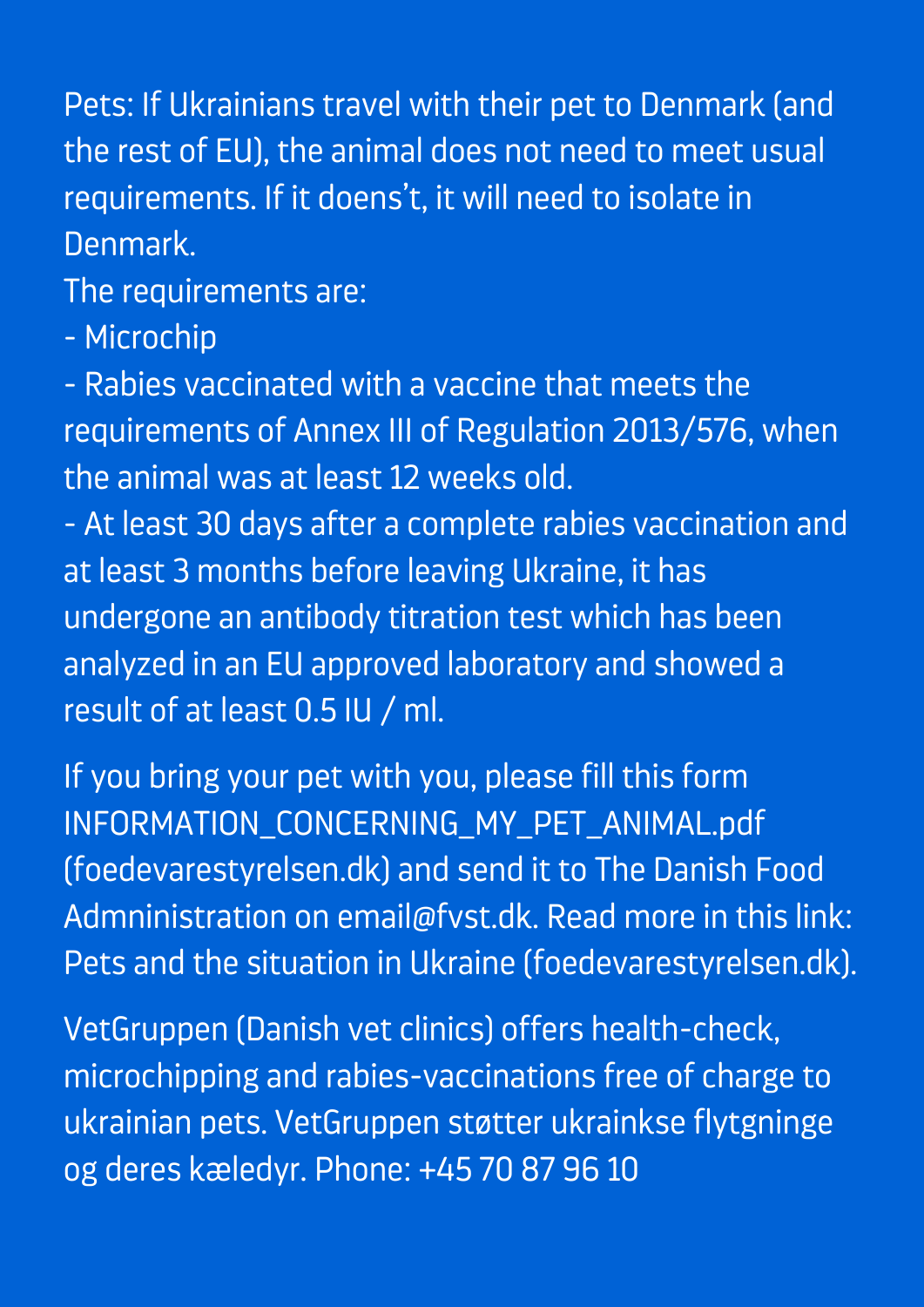#### About Denmark

Denmarks division: Denmark is divided into 5 regions. In every region there are several municipalities. Municipalities typically has several cities. Every city has a postcode/zipcode of 4 numbers. To find your municipality you can google the city you're in followed by " municipality ". Danish adresses will typically be structured as following: Streetname, housenumber, postcode, city, sometimes followed by municipality.

Covid-19: Most of Denmark has had 2 vaccines against Covid. All restrictions have been lifted, so you can safely travel in Denmark.

Churches: Ukrainian catholic church, priest Vasyl Tykhovych, phone number: 20 85 39 58. Copenhagen: Bredgade 64, 1260 København Vejle: Fjellegade 2, 7100 Vejle Aalborg: Kastetvej 1, 9000 Aalborg

Orthodox: Den Ortodokse Kirke i Danmark – [Gudsmoders](https://ortodoks.dk/) Beskyttelse

Lutheran [Church/State](https://www.lutheranchurch.dk/) Church Lutheran Church: | Lutheran Church

Independent Churches Network: [Frikirkenet](https://frikirkenet.dk/) |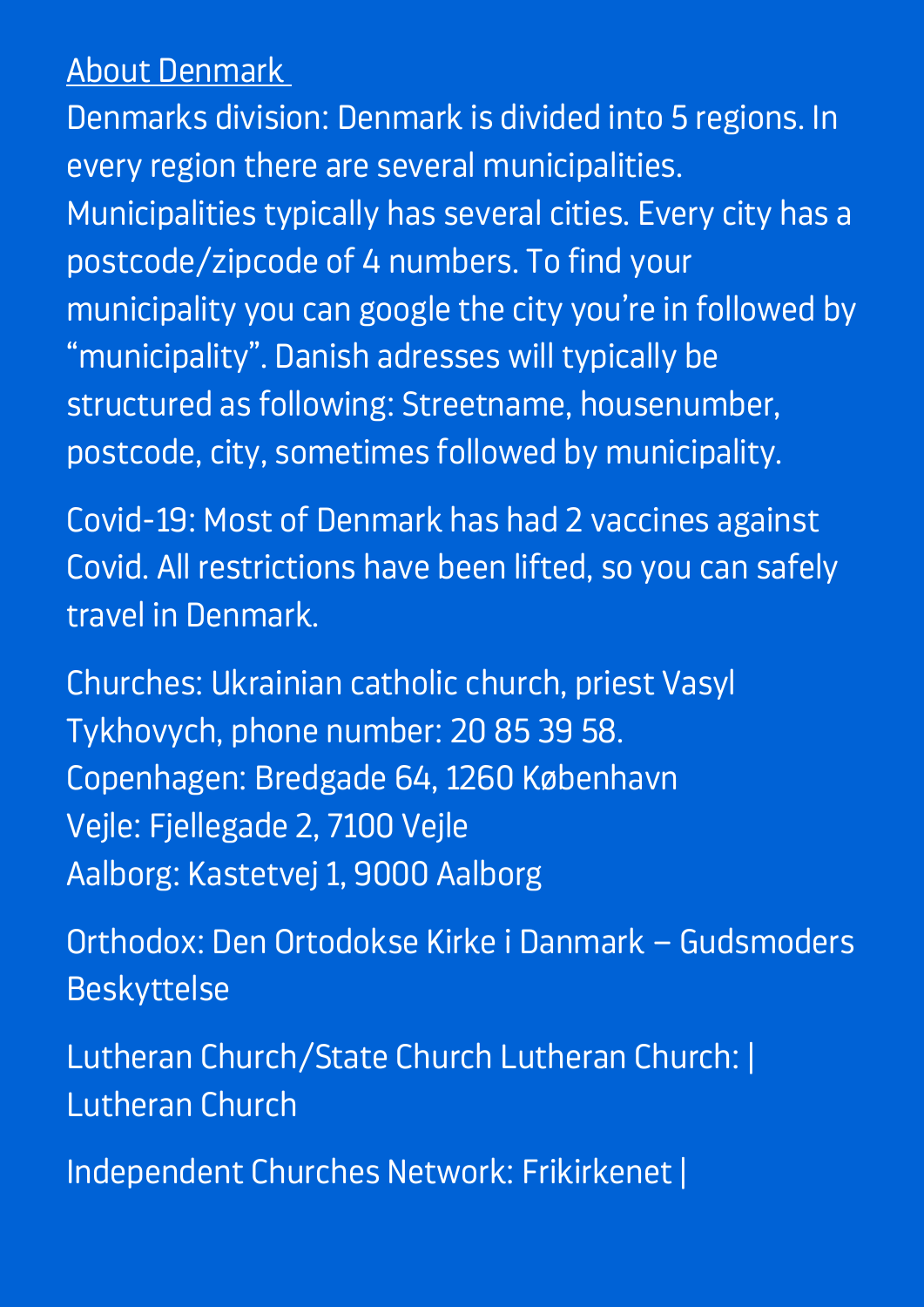A lot of churches has initiatives towards Ukrainians refugees. We therefore advise you to contact the nearest church, or contact KIT, and we will connect you.

We advise you to keep your Ukrainian passport on you at all times, as this is your access to a lot of offers.

## Helpful links

- New to Denmark [\(nyidanmark.dk\)](https://www.nyidanmark.dk/en-GB/Words%20and%20Concepts%20Front%20Page/Shared/Information%20Ukraine)
- FAQ [Ukrainians](https://drc.ngo/da/vores-arbejde/ydelser-og-losninger/integration-i-danmark/ofte-stillede-sporgsmal-om-ukrainere-i-danmark/) in Denmark: DRC | Ofte stillede spørgsmål om ukrainere i Danmark
- The Asylum Procedure in Denmark: drc[booklet\\_web.pdf](https://drc.ngo/media/grsdmydj/drc-booklet_web.pdf)
- Ukrainian Churches: УГКЦ у Данії [\(ukrcerkva.dk\)](https://www.ukrcerkva.dk/?fbclid=IwAR3J4Ljb8eAlHTU-z5lJoQKxk6yDkbT9KpL823-uRSplxqkR7ydG9zewuHo)
- Embassy of Ukraine in Denmark:

<https://denmark.mfa.gov.ua/en>

#### Need help?

If you need help or have questions we advise you to contact the Ukrainian Embassy in Denmark (above link). You are also welcome to contact us. We can help in Danish and English, and advise you to other organisations/people (KIT - Kontakt [\(kit-danmark.dk\).](https://www.kit-danmark.dk/dk/kontakt/)